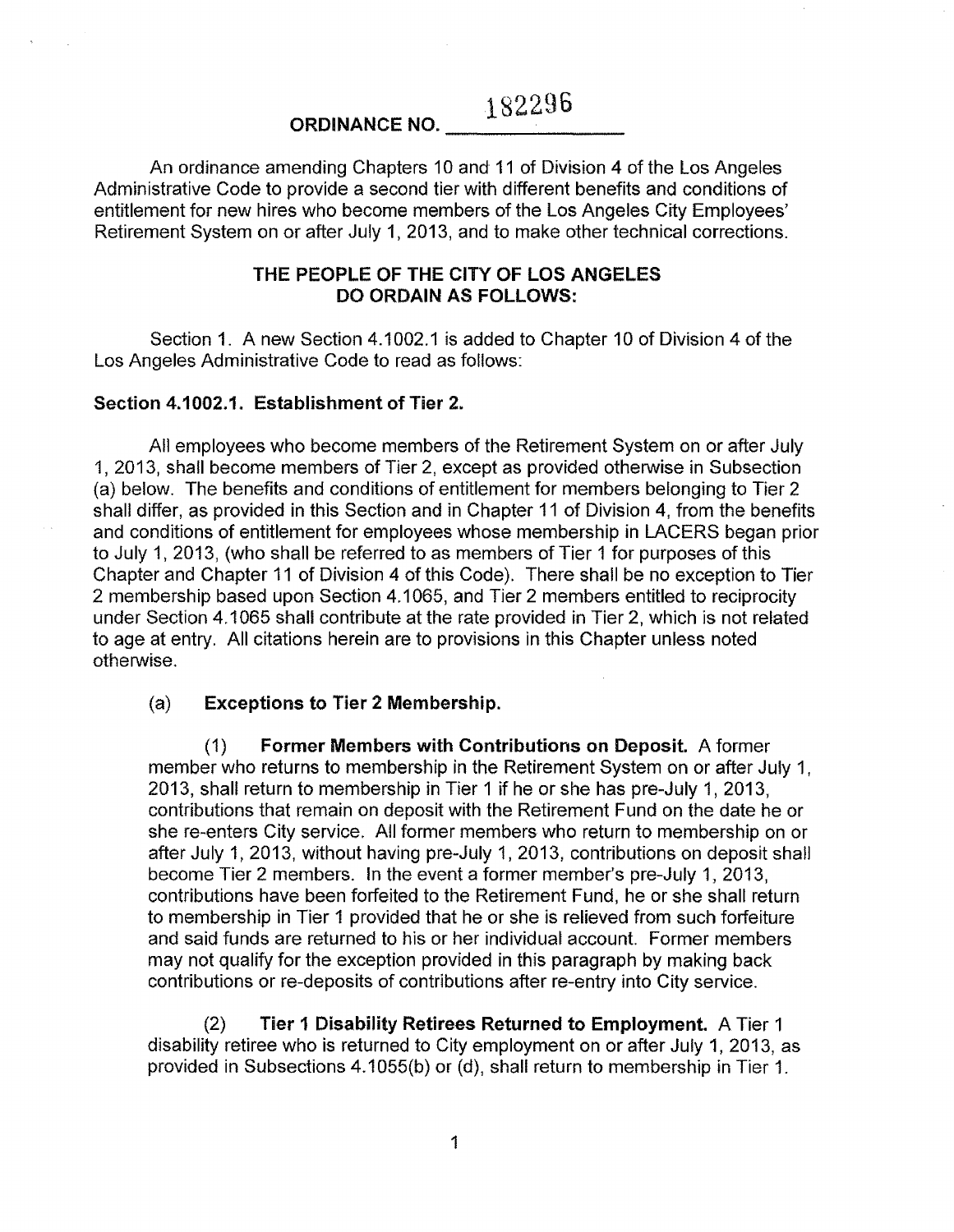(3) Reciprocal Retirement Benefit Arrangement. If an employee of the City's Department of Water and Power (DWP) participates in the reciprocal retirement benefit arrangement established in Section 4.1 060, he or she shall become a member of Tier 1 upon becoming a member of the Retirement System, rather than Tier 2, provided that his or her employment with the DWP commenced prior to July 1, 2013, and there is no break in service of more than seven calendar days, as provided in Section 4.1 060(2). This exception shall not apply if the member elects not to participate in the reciprocal retirement benefits arrangement, as provided in Subsection 4.1 060(5).

(4) Limited Term Retirement Plan. An elected official who was a member of the Limited Term Retirement Plan (LTRP) on June 30, 2013, and subsequently becomes a member of the Retirement System shall become a member of Tier 1, rather than Tier 2, provided that his or her service as an elected official was continuous from June 30, 2013, until the date he or she became a member of the Retirement System and all of the funds in his or her individual account with the LTRP are transferred to his or her member account with the Retirement System pursuant to the provisions of Section  $4.1051(a)(3)(1)$ .

(b) Back Contributions and Re-Deposits of Contributions. Tier 2 members may make back contributions as provided in Section 4.1051(a). If back contributions are paid for a period of employment prior to July 1, 2013, the contribution rate used in the payment calculation shall be the rate that the person would have paid if he or she had been a member of Tier 1 at that time. Tier 2 members may re-deposit previously withdrawn accumulated contributions as provided in Section 4.1051(b). Neither making back contributions nor re-depositing previously withdrawn contributions shall allow a member to establish an earlier membership date for purposes of excluding him or her from membership in Tier 2.

(c) Tier 2 Contributions. A member who belongs to Tier 2 shall contribute by salary deduction to the Retirement Fund at an actuarially determined rate sufficient to fund 75% of normal costs and 50% of any unfunded liability for Tier 2. The member contribution is paid solely for the purpose of providing benefits for the member and, unlike Tier 1, does not include a survivor contribution.

The initial contribution rate for the first four years of Tier 2 shall be 10% of the compensation earnable for each member. The Board shall establish the Tier 2 member contribution rate every three years thereafter, with the first such determination to be effective July 1, 2017, for the following three years. The Board shall establish the member contribution rate as a percentage of compensation earnable for each member and the rate established shall be actuarially determined to be sufficient to fund 75% of normal costs and 50% of any unfunded liability for Tier 2. The City contribution shall be determined annually by the Board in a percentage that, when combined with the member contribution, is sufficient to fully meet the actuarial funding requirements.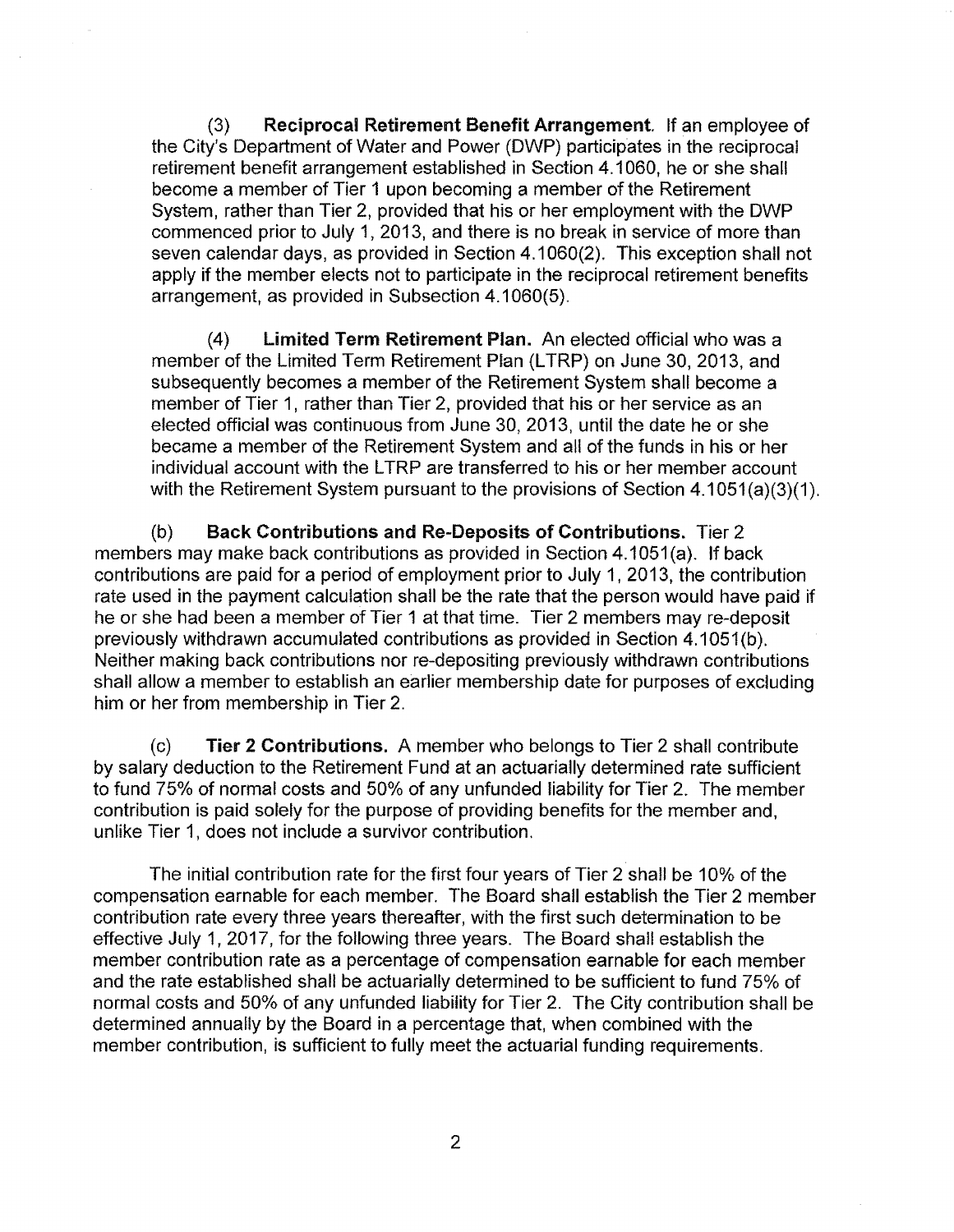For purposes of this Section:

- member contributions shall be credited to each member's individual  $\mathbf{L}$ account and no portion of a member's contribution shall be paid into the  $401(h)$  account:
- member contributions are subject to the provisions of Charter Section 1162, including the right to be credited with interest;
- compensation earnable shall consist of base salary and shall not include any bonuses or premium pay;
- **normal costs and unfunded liability shall include costs associated with** funding the Retirement Fund's 401(h) account for purposes of establishing the member contribution rate except that, if for any reason the determination of the member contribution rate at the time of an adjustment results in a member contribution rate that exceeds the amount necessary to fund 100% of normal costs and unfunded liability excluding all costs associated with funding the 401(h) account, then the member's contribution rate shall be reduced accordingly to assure that no part of a member contribution is used to fund the 401(h) account since, if member contributions were paid into the 401(h) account, these contributions would become non-refundable and could not be paid on a pre-tax basis pursuant to Chapter 15 of this Code;
- the unfunded liability used to determine rate adjustments shall be based upon the average of the last three years' amortization payments toward the unfunded liability for Tier 2 as determined by the Board's actuary;
- the normal costs used to determine rate adjustments shall be based upon the average of the last three years' normal costs for Tier 2 as determined by the Board's actuary.

The provisions of Section 4.1031.2 shall not apply to members of Tier 2 unless a member is making back contributions for a period of City employment prior to July 1, 2013.

Notwithstanding the provisions of this section, the City Council shall have the discretionary right to adopt an ordinance to temporarily reduce the member contribution rate for a period not to exceed three years. Members of Tier 2 shall not obtain any vested right to a lower contribution rate on account of any such reduction. Further, the Council explicitly retains the right to amend this Code by ordinance to delete this provision. Any ordinance adopted pursuant to this paragraph shall be adopted in the same manner as provided in Charter Section 1168.

(d) **Final Compensation.** The provisions regarding final compensation contained in Section 4.1 010 shall apply to Tier 2 members except that: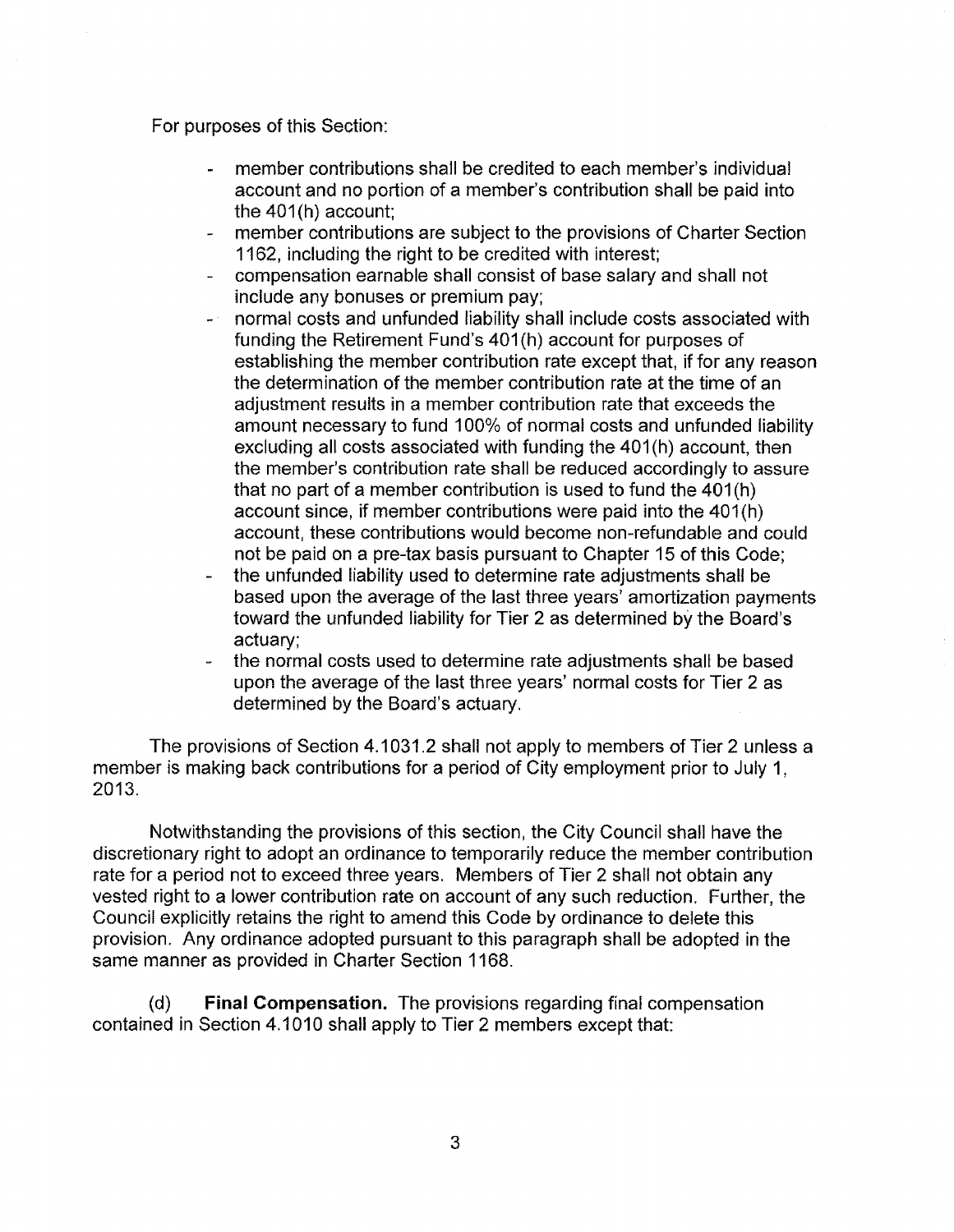(1) Compensation which is to be included in final compensation for all Tier 2 purposes shall be limited to base salary and shall not include any bonuses or premium pay.

(2) Final compensation for all Tier 2 purposes shall be calculated as an average of the monthly compensation paid during the member's last 36 months of service or any other 36 consecutive months of service which the member shall designate. Any references in this Chapter to a 12-month period related to final compensation shall be deemed to refer to 36 months for Tier 2 members. Since employees are paid on a bi-weekly basis, rather than a monthly basis, the Board shall adopt appropriate rules to convert a member's bi-weekly compensation into an amount that represents the member's equivalent compensation for the 36 month period that is to be used to determine final compensation pursuant to this provision. If for any reason final compensation must be computed for any member who has completed less than 36 months of continuous service, the salary for the missing months shall be at the rate for the first month of service to arrive at the compensation earnable; this exception shall not apply if a member has any period of continuous service of 36 months or more for which he or she will receive service credit.

#### (e) Service Retirement for Employees.

(1) Normal Retirement. A Tier 2 member with ten or more years of continuous City service shall be eligible to retire after reaching age 65 with a retirement factor of 2%. A Tier 2 member shall be eligible to retire at age 70 or older, regardless of length of City service, with a retirement factor of 2%.

(2) Early Retirement. A Tier 2 member with ten or more years of continuous City service shall be eligible to retire after reaching age 55 with the following retirement factor based upon his or her age:

| Age   | <b>Retirement Factor</b> |
|-------|--------------------------|
| 55.00 | 0.7700%                  |
| 55.25 | 0.7880%                  |
| 55.50 | 0.8050%                  |
| 55.75 | 0.8230%                  |
| 56.00 | $0.8400\%$               |
| 56.25 | 0.8600%                  |
| 56.50 | 0.8800%                  |
| 56.75 | 0.9000%                  |
| 57.00 | 0.9200%                  |
| 57.25 | 0.9430%                  |
| 57.50 | 0.9650%                  |
| 57.75 | 0.9880%                  |
|       |                          |

4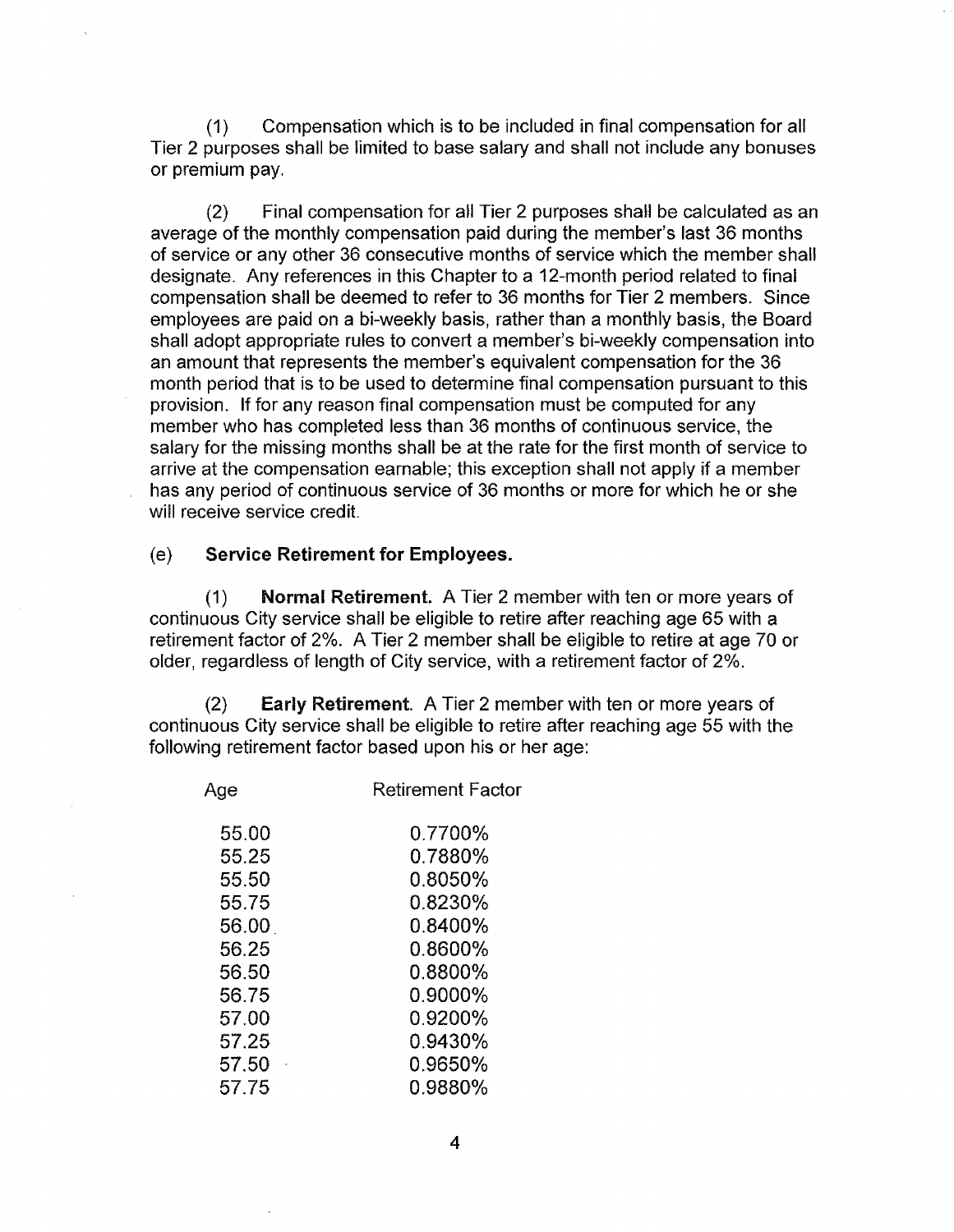| 58.00 | 1.0100% |
|-------|---------|
| 58.25 | 1.0350% |
| 58.50 | 1.0600% |
| 58.75 | 1.0850% |
| 59.00 | 1.1100% |
| 59.25 | 1.1380% |
| 59.50 | 1.1650% |
| 59.75 | 1.1930% |
| 60.00 | 1.2200% |
| 60.25 | 1.2500% |
| 60.50 | 1.2800% |
| 60.75 | 1.3100% |
| 61.00 | 1.3400% |
| 61.25 | 1.3750% |
| 61.50 | 1.4100% |
| 61.75 | 1.4450% |
| 62.00 | 1.4800% |
| 62.25 | 1.5180% |
| 62.50 | 1.5550% |
| 62.75 | 1.5930% |
| 63.00 | 1.6300% |
| 63.25 | 1.6750% |
| 63.50 | 1.7200% |
| 63.75 | 1.7650% |
| 64.00 | 1.8100% |
| 64.25 | 1.8580% |
| 64.50 | 1.9050% |
| 64.75 | 1.9530% |

(3) A Tier 2 member who is eligible for normal or early retirement may file a service retirement application with the Board of Administration specifying a retirement date. The application shall be filed not less than thirty or more than sixty days prior to the requested retirement date.

In the event a member has been notified by the City that he or she will be laid off, the application may be filed less than thirty days in advance and shall be accepted provided it is filed with the Board while the member is still employed, specifies a retirement date prior to the member's termination, and shall not be effective earlier than the date on which it is filed.

The thirty day advance filing requirement shall not apply if the City has adopted a Resolution of Fiscal Emergency that is in effect and the Mayor has notified the System in writing that the City's fiscal condition warrants a waiver of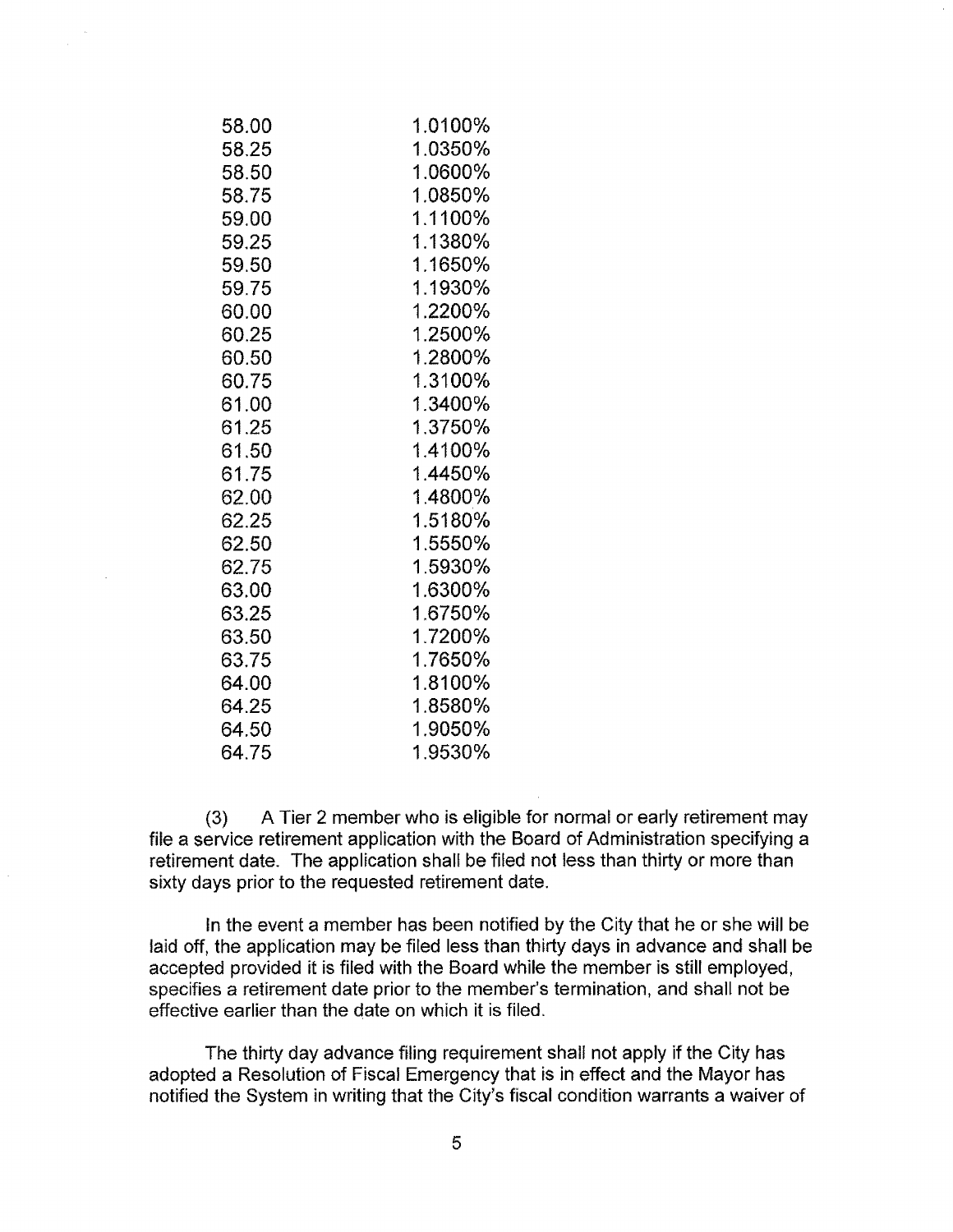the advance filing requirement for a 90 day period from the date of such notification, provided that the application shall not be effective earlier than the date on which it is filed. So long as the Resolution of Fiscal Emergency remains in effect, the Mayor may extend a waiver of the advance filing requirement in successive periods of 90 days each by written notification from the Mayor to the System.

## (f) **Service Retirement for Terminated Employees (Deferred Retirement).**

A Tier 2 member who terminates City employment other than by retirement may leave his or her contributions in the Retirement Fund. Such former member's individual account shall be credited with regular interest in the same manner as applies to a member's individual account. In order to become eligible for a deferred service retirement from Tier 2, a former member whose contributions remain in the Retirement Fund must have:

(1) Five years of continuous City service, be age 55 or older, and ten years must have elapsed since he or she first became a member; or

(2) Five years of continuous City service and be age 70 or older; or

(3) Been a part-time employee, be age 55 or older, and ten years must have elapsed since he or she first became a member; or

(4) Been a part-time employee and be age 70 or older.

A former member of Tier 2 who is eligible for a deferred service retirement must notify the Retirement System in writing when he or she wants to retire and shall then be retired with the retirement factor attributable to his or her age as provided in Subsection  $(e)(2)(A)-(J)$ , if age 55 through 64, or with a retirement factor of 2% if age 65 or older, provided that the date of his or her retirement may not be earlier than the date that the written notification is received by the System.

(g) **Service Retirement Allowance.** Members of Tier 2 shall not qualify for a Beta Formula retirement, but shall receive a Tier 2 Formula retirement when retired on a service retirement allowance. The service retirement allowance for a person who is eligible to retire under either Subsection (e) or (f) herein shall be determined pursuant to the following Tier 2 Formula:

retirement factor (multiplied by) City service credit (multiplied by) final compensation (equals) service retirement allowance.

Each service retirement allowance shall be allocated between the following two components: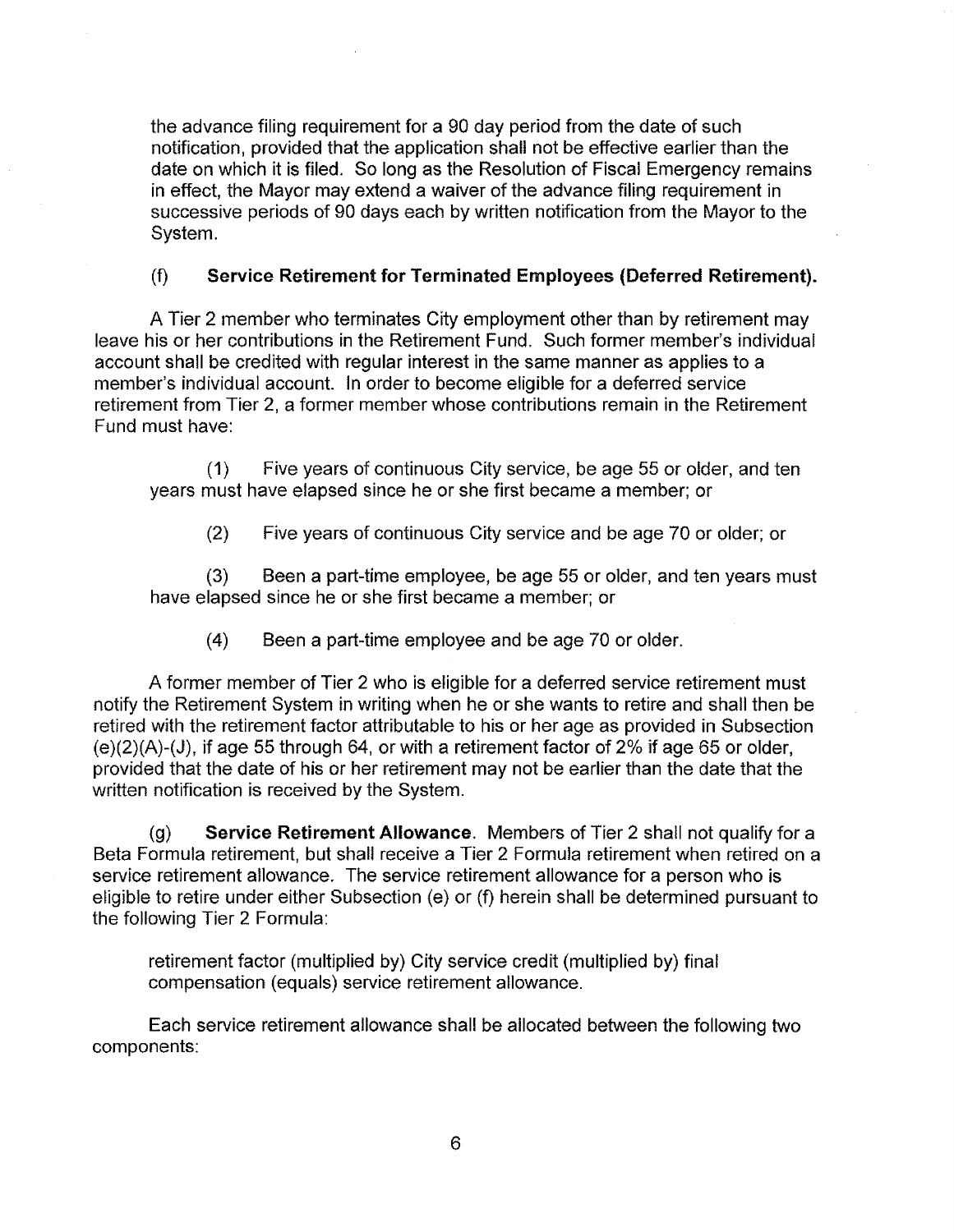(1) An annuity which shall be the actuarial equivalent of the retiree's accumulated contributions at the time of retirement (excluding any additional contributions paid to provide a larger annuity at the time of retirement), calculated in accordance with approved actuarial methods as of the date of retirement; and

(2) A pension, in the amount of the remaining balance, payable to the retiree on account of his or her service.

However, if the Tier 2 member who is retiring had previously been on disability retirement, his or her retirement allowance shall be reduced by an amount equal to the annuity which the total of the disability annuity payments made to him or her would have provided had they still been part of his or her accumulated contributions at the time of his or her service retirement unless, upon returning to service from disability retirement, a member elected, as provided by Board rule, to make additional contributions in order to restore part or all of his or her annuity.

In no event shall any Tier 2 retirement allowance exceed 75% of final compensation, except where the allowance is based solely upon the annuity component funded by the retiree's accumulated contributions and thus does not include a pension component. Further, all Internal Revenue Code limitations set forth in Section 4.1010 shall be applicable to benefits payable under Tier 2. In addition, Tier 2 members shall not be entitled to the payment of benefits to the extent such benefits are reduced by the limitations on benefits imposed by Section 415 of the Internal Revenue Code. Notwithstanding the provisions of Section 4.1800 of this Code, Tier 2 members shall not be eligible to participate in the Excess Benefit Plan established in Section 4.1800.

The 75% of final compensation limitation upon the retirement allowance set forth above, which is subject to one exception as noted, shall apply to the member's retirement allowance prior to any adjustments that may be required as a result of the purchase of an additional annuity, the provision for a continuance to a survivor, or any other election authorized in this Chapter.

(h) **Disability Retirement.** A Tier 2 member shall be eligible for disability retirement benefits as provided in Section 4.1055. A Tier 2 member who is retired due to disability and is subsequently returned to city employment, as provided in Subsection (b) or (c) of Section 4.1055, shall return to membership in Tier 2.

(i) Cost **of living Adjustments.** A Tier 2 member who is retired for disability or service shall be eligible for annual cost of living adjustments after his or her retirement date. A survivor of a Tier 2 retiree shall be eligible for annual cost of living adjustments after the date of the retiree's death if he or she is receiving a monthly benefit from the System. A survivor of a Tier 2 member who died prior to retirement shall be eligible for annual cost of living adjustments after the date of the member's death if he or she is receiving a monthly benefit from the System other than those provided in Section 4.1 062(a)(2) or Section 4.1063. Cost of living adjustments for Tier 2 benefits shall be determined in the same manner as provided in Section 4.1 040 except

7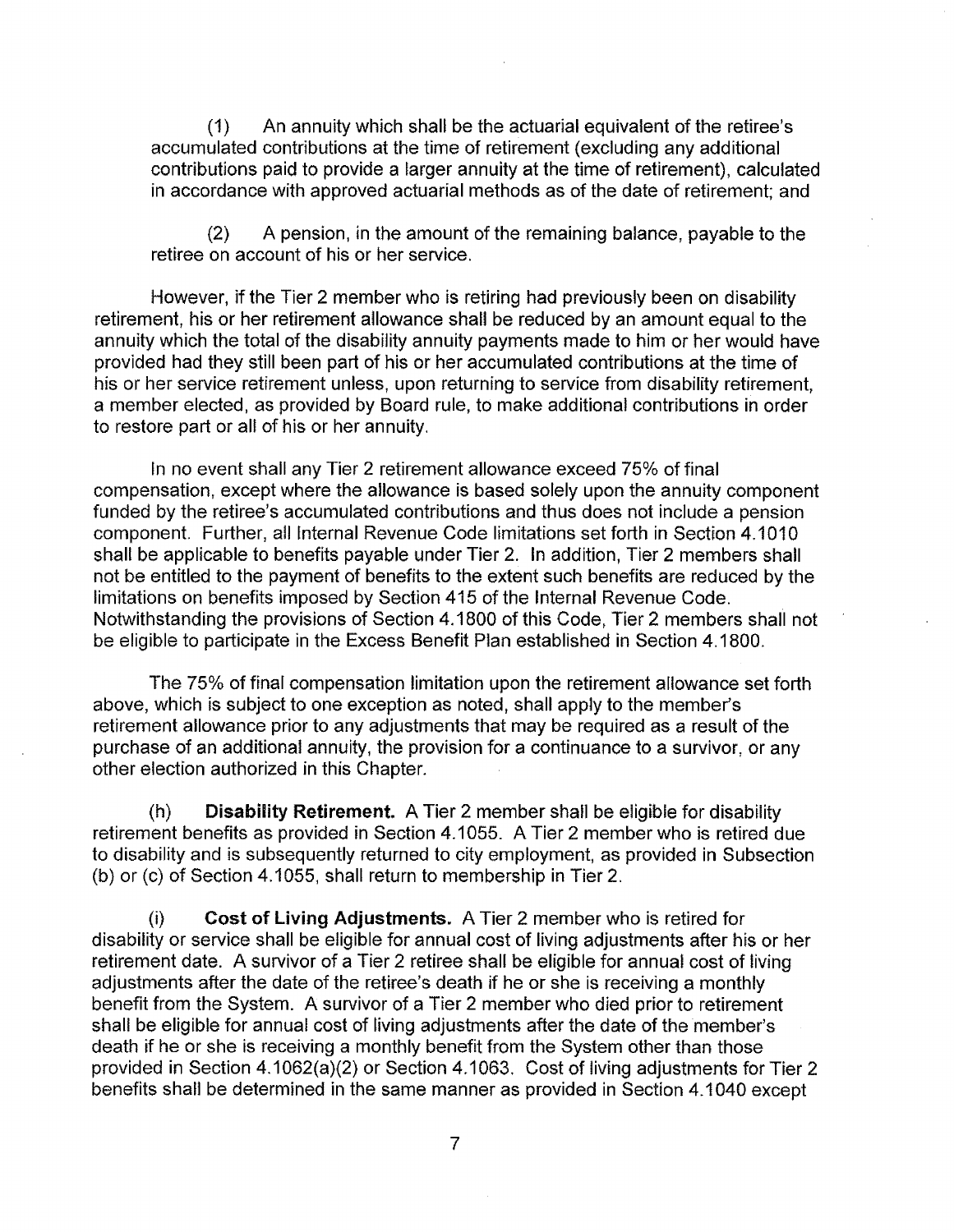that annual adjustments shall not exceed 2% and cost of living adjustments in excess of 2% shall not be carried over to another year.

The Board shall adopt rules to allow a member of Tier 2 to purchase additional COLA coverage, not to exceed an additional 1% per year, provided that the member shall pay the full actuarial cost for this additional benefit. If a retiree has purchased an additional annuity, the additional COLA coverage shall not apply to the additional annuity unless the member has paid the full actuarial cost to extend the additional COLA coverage to include the additional annuity benefit.

## (i) Death Benefits.

Members of Tier 2 do not pay a survivor contribution for the purpose of providing benefits to a surviving spouse or domestic partner. The provisions in Chapter 10 providing for the payment of benefits upon the death of a member, former member, or retiree shall not apply to Tier 2 except as provided otherwise in this section.

The only benefits payable from the Retirement Fund upon the death of a Tier 2 retiree shall be the benefits provided in Subsections (b) and (c) of Section 4.1062 unless the retiree elected at the time of retirement to take a reduced allowance in order to provide for a continuance pursuant to the provisions of either Section 4.1 044.5 or Section 4.1053. With regard to the benefit provided in Section 4.1 062(c), since the purpose of this benefit is to provide a funeral allowance for the deceased retiree, the payment of this benefit from Tier 2 shall be made to only one person whom the retiree may designate to receive this payment for its intended purposes, provided that the Retirement System shall have no responsibility to assure that this payment is used for that purpose. If the decedent has no beneficiary designated to receive the funeral allowance, the funeral allowance for a Tier 2 retiree shall be paid to the surviving spouse of such decedent or, if none, to the executor or administrator of the estate of the decedent or to any other person or legal entity legally authorized to receive money due said decedent.

The only benefits payable from the Retirement Fund upon the death of a Tier 2 member prior to retirement shall be the benefits provided in Subsection (a) of Section 4.1062 unless the Tier 2 member was a participant in the Family Death Benefit Insurance Plan (FDBIP) at the time of his or her death. FDBIP benefits shall be paid as authorized in Section 4.1 063 in addition to any benefits that are payable pursuant to Section 4.1062(a)(1) and (2), but if any person elects to receive an optional retirement allowance as provided in Section 4.1 062(a)(3), then no FDBIP benefits shall be paid.

The only benefits payable from the Retirement Fund upon the death of a former member of Tier 2 whose contributions remain on deposit in the Fund at the time of his or her death shall be a refund of his or her accumulated contributions. The accumulated contributions shall be paid in the manner specified in Section 4.1062(a)(1). For purposes of this section, former member shall be defined as provided in Section 4.1051.1 (c). A former member who has established reciprocity with another retirement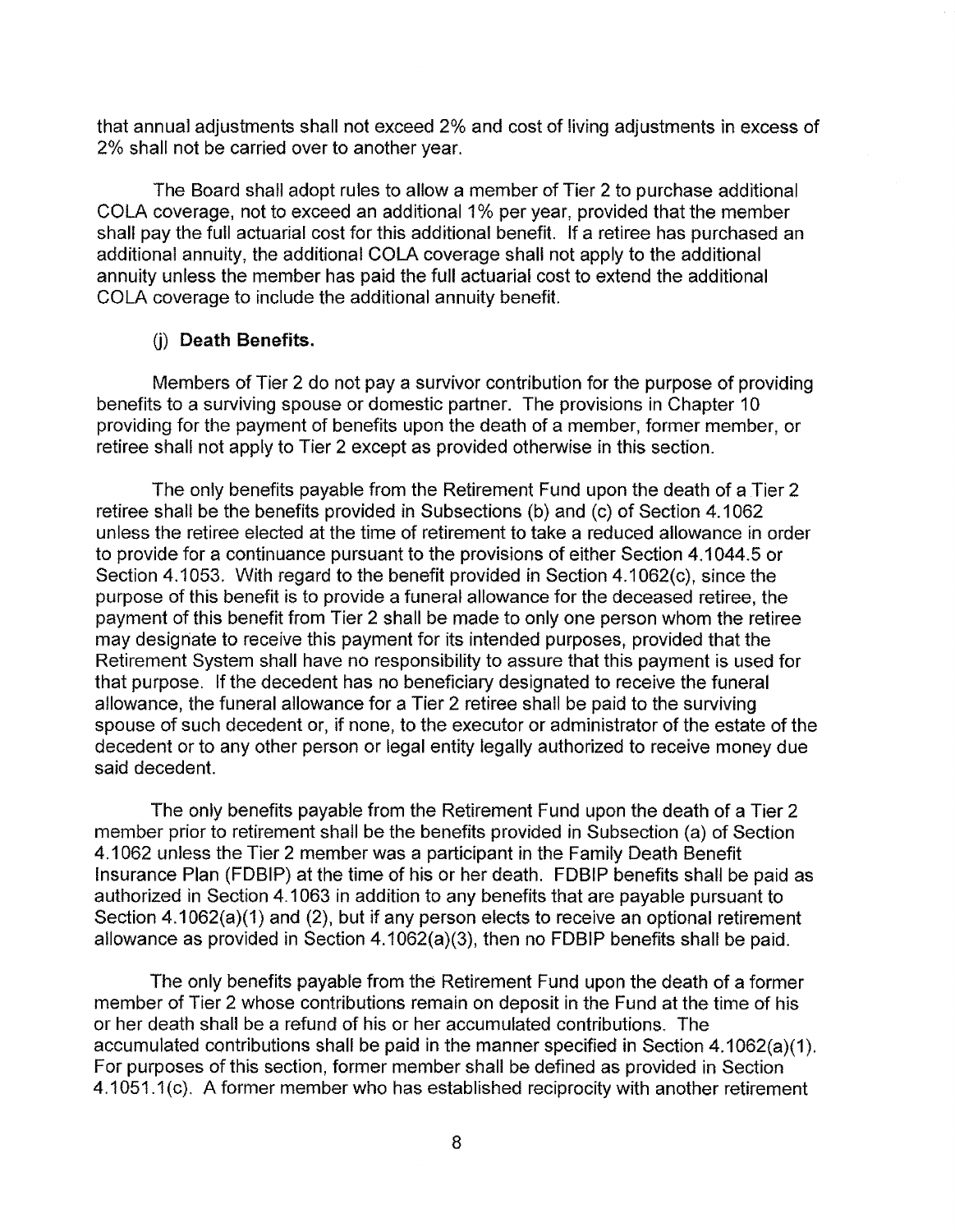system shall be limited to the rights provided in this paragraph if he or she dies prior to retirement.

#### (k) **Purchase of Service.**

Members of Tier 2 may buy back credit for periods of uncompensated leave from City service under Section 4.1 052.1.

Members of Tier 2 may purchase service credit under Section 4.1 052.2 with the following limitations and modifications:

**(1)** Purchase of service credit shall be limited to a total of four years.

(2) The cost to purchase service credit shall not be determined under the provisions set forth in Section 4.1 052.2, but shall be determined as follows:

The member's contribution rate shall be combined with the "City Contribution Rate" (as defined below) to establish the total percent of the member's compensation, at the time of purchase, that is to be paid for the total length of the period of service credit (not to exceed four years) that the member agrees to purchase. Compensation as used in this Subsection shall refer to the member's compensation earnable, as defined in Subsection (c) herein, at the time of purchase.

As an example, assuming the member's compensation at the time of purchase is \$100,000 per year, the member's contribution rate is 10%, the City Contribution Rate is 20%, and the period of service credit to be purchased is two years, the cost would be determined as follows:

The 10% member contribution rate plus the 20% City Contribution Rate results in a total contribution rate of 30%. Thus, to purchase two years of service credit would cost the member a total of \$60,000 (30% of the member's \$100,000 compensation for each year of service purchased).

The "City Contribution Rate" shall be the average annual percent of payroll contributed by the City to the Retirement Fund (excluding contributions allocated to fund the 401(h) account) for Tier 2 based upon the City's payments for the seven years prior to the time of purchase. For the first seven years commencing January 1, 2013, this rate shall be computed upon the City's average annual percentage of payroll contributions to Tier 2, with the rate for any missing year(s) based upon the average of the annual rate(s) for the prior year(s).

(3) A written purchase agreement shall be entered into with the member. Payment may be made either as a lump sum or by payroll deduction on a post-tax basis. Should the member elect to purchase service credit through payroll deduction, annual interest at a rate determined by the Board and set at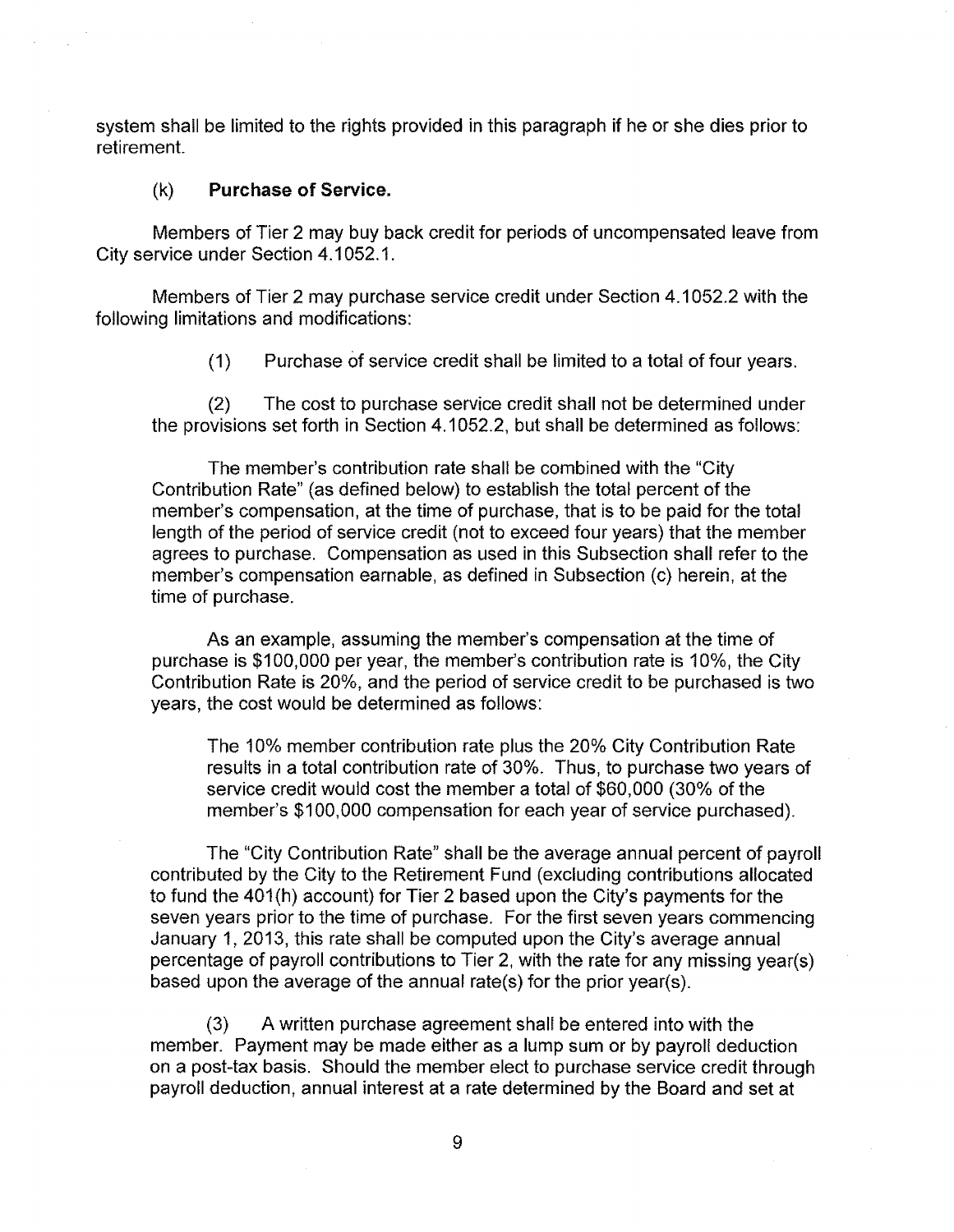the commencement of the agreement shall be charged. The Board may establish a minimum biweekly payroll deduction and rules regarding the rollover of funds to pay for purchases.

(4) Purchased service credit shall only count for purposes of calculating the member's service retirement allowance. Purchased service credit shall not count toward establishing the minimum ten years of continuous service required to qualify for retirement under Subsection (e), the minimum five years of continuous service required to qualify for retirement under Subsection (f), or the minimum ten years of continuous service required to qualify for disability retirement. Further, purchased service credit shall not count as service or service credit for purpose of qualifying for any benefits provided in Chapter 11 of Division 4 of this Code.

(5) In the event that the member dies prior to retirement, the funds paid for this purchase shall be considered to be a part of the member's accumulated contributions and shall be refunded accordingly, with interest thereon computed at the rate applicable to regular member contributions.

(6) Because purchased service credit does not count towards disability benefits, at the time of his or her disability retirement the member may elect either to receive a refund of the funds paid for this purchase, including interest thereon, or to apply these funds to purchase a larger annuity.

(7) In the event part or all of the purchased service credit at the time of retirement would cause the member's service retirement allowance to exceed 75% of final compensation, the purchase cost attributable to any excess service credit that may not be used in the retirement formula, including interest thereon, shall be refunded or may be applied by the member to purchase a larger annuity if doing so does not cause the retirement allowance to exceed any federal limitations that may apply.

(8) The Board shall have the full authority granted in Subsection 4.1052.2(j) to administer the provisions of Section 4.1052.2 as amended herein.

Sec. 2. The references to "Sections 4.1020 or 4.1055 of this chapter" in both Subsections (a) and (b) of Section 4.1053 in Chapter 10 of Division 4 are replaced with a reference to "Sections  $4.1020$ ,  $4.1002.1$ (g) or  $4.1055$  of this Chapter."

Sec. 3. Subsection (a) of Section 4.1055 in Chapter 10 of Division 4 of the Los Angeles Administrative Code is amended to read as follows:

(a) Applications for Disability Retirement. A written application for disability retirement may be made at any time within, but not exceeding, one year after the discontinuance of the service of an employee or the termination of any duly authorized sick leave with pay, provided such incapacity has been continuous from the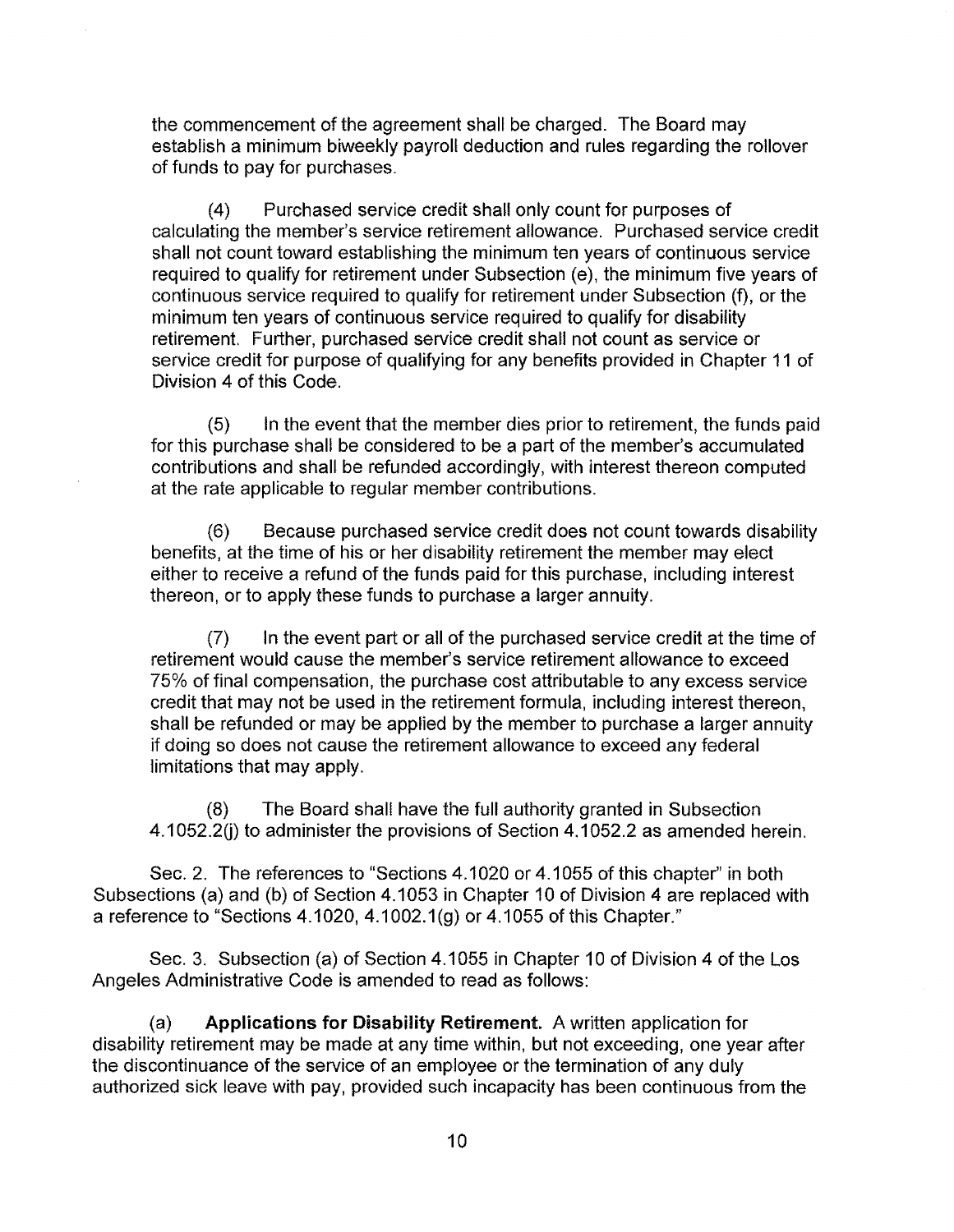discontinuance of such service. Eligibility requirements differ, depending upon the member's tier, as follows:

## (1) **Members of Tier 1.**

Any member who has five or more years of continuous service and who has become physically or mentally incapacitated and who is incapable, as a result thereof, of performing his or her duties, may be retired upon written application of such member, or of any person acting in his or her behalf, or of the head of the department in which such member is employed.

Any member retired on account of disability shall receive a disability retirement allowance which shall consist of:

An annuity which shall be the actuarial equivalent of his or her accumulated contributions at the time of his or her retirement calculated in accordance with approved actuarial methods as of the date of retirement; and

A pension which shall be in such an amount that the same, when added to that portion of his or her annuity not derived from additional contributions paid to provide a larger annuity at the time of retirement, shall be a sum which shall be equal to one-seventieth (1/70) of his or her final compensation, as defined in Section 4.1010, calculated as of the date of retirement, multiplied by the years of service of such member.

If the sum resulting from this calculation should be an amount which represents less than one-third of the member's final compensation, in that case the disability retirement allowance shall be one-third of his or her final compensation.

## (2) **Members of Tier 2.**

Any member who has ten or more years of continuous service and who has become physically or mentally incapacitated and who is incapable, as a result thereof, of performing his or her duties, may be retired upon written application of such member, or of any person acting in his or her behalf, or of the head of the department in which such member is employed.

Any member retired on account of disability shall receive a disability retirement allowance which shall consist of: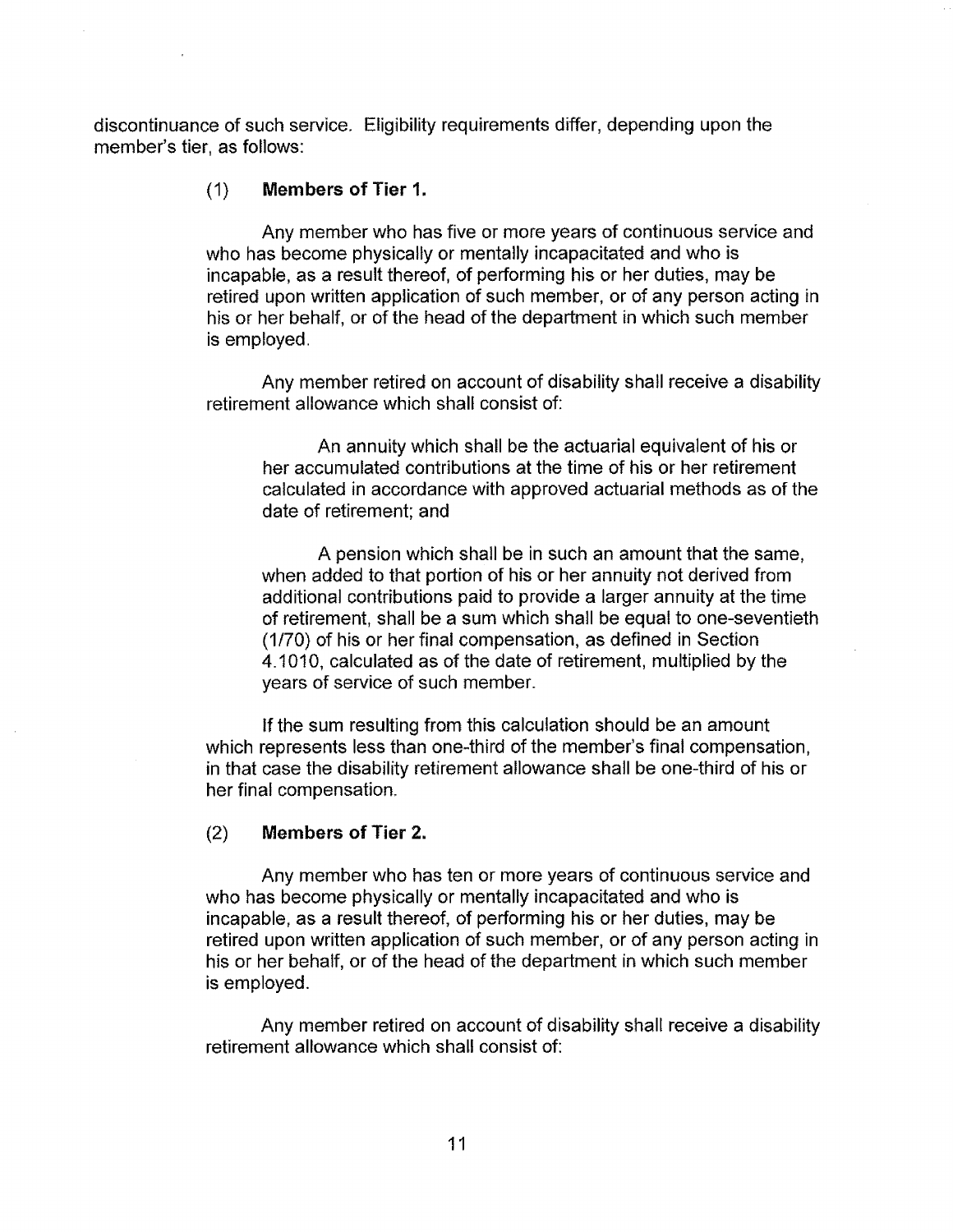An annuity which shall be the actuarial equivalent of his or her accumulated contributions at the time of his or her retirement calculated in accordance with approved actuarial methods as of the date of retirement; and

A pension which shall be in such an amount that the same, when added to that portion of his or her annuity not derived from additional contributions paid to provide a larger annuity at the time of retirement, shall be a sum which shall be equal to one-ninetieth (1/90) of his or her final compensation, as defined in Section 4.1002.1 (d), calculated as of the date of retirement, multiplied by the City service credit of such member.

Sec. 4. Subsection (e) of Section 4.1055 of Chapter 10 of Division 4 is amended to read as follows:

(e) Any beneficiary who re-enters the service of the City, as provided in Subsection (b) or (d) herein, and again becomes a member of the Retirement System, shall immediately upon such re-entry become a member of the tier of the Retirement System from which he or she was retired and shall make contributions accordingly. The balance, if any, of his or her accumulated contributions, after deducting the annuity payments made to him or her on account of a disability retirement allowance, shall be credited to the individual account of such member with the Retirement System, regardless of whether he or she becomes a member of the Retirement System or of another City retirement system upon re-employment. He or she shall receive credit for services rendered prior to the date of his or her retirement in the same manner as though he or she had never been retired for disability, but the payment of a disability pension shall not constitute compensation from the City entitling him or her to service for the period it was paid. If otherwise eligible, a member may purchase eligible service with another governmental entity for employment during periods in which he or she received a disability allowance. Members of Tier 2 may elect to make contributions, on a post-tax basis, in order to replace some or all of the contributions used to fund the annuity portion of his or her disability pension so as to reduce or eliminate the reduction that would otherwise occur to his or her service retirement allowance pursuant to the provisions of Section 4.1002.1 (g). The Board shall adopt rules to allow Tier 2 members to make contributions for this purpose.

Sec. 5. The reference to "Section 4.1020 of this chapter" in Section 4.1 062(a)(3) of Chapter 10 of Division 4 is replaced with a reference to "Section 4.1020 or 4.1002.1 (e) of this Chapter."

Sec. 6. Section 4.1062(a)(3), Chapter 10, Division 4 of the Los Angeles Administrative Code is amended by replacing the last sentence with the following sentence: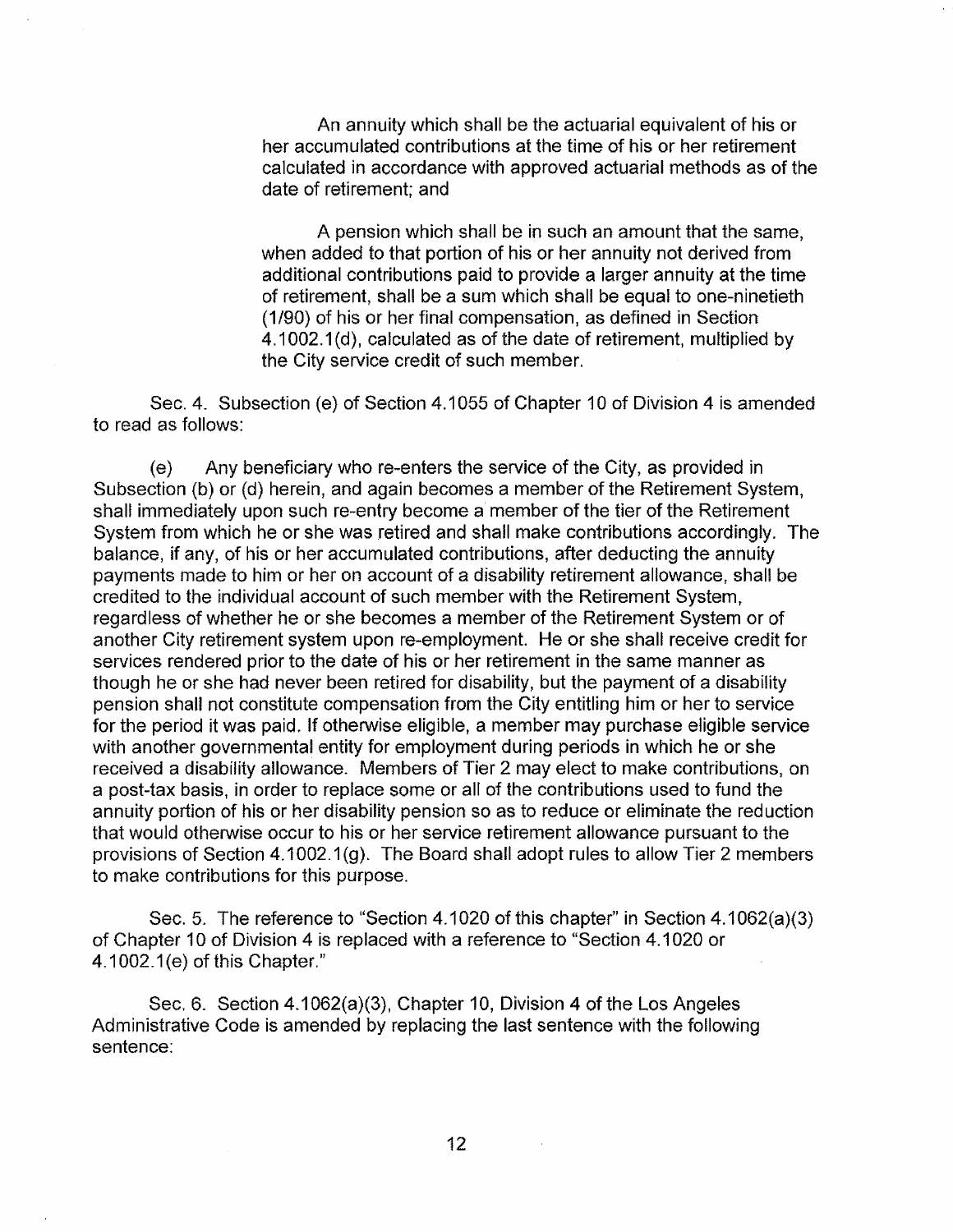If a spouse or domestic partner of a Tier **1** member makes the election authorized herein, the provisions of Section 4.1 044(h) of this Chapter shall apply.

Sec. 7. Section 4.1103.1 of Article 3, Chapter 11 of Division 4 of the Los Angeles Administrative Code is amended to read as follows:

#### **Sec. 4.1103.1. Maximum Medical Plan Premium Subsidy.**

(a) **For Tier 1 Retirees.** The maximum monthly medical plan premium subsidy is \$1,190 for retired employees who are retired from Tier 1. Beginning July 1, 2011, the Board, in its discretion, may change by resolution the maximum monthly amount of the medical plan premium subsidy provided to Tier 1 members retired on or before June 30, 2011, so long as any increase:

(1) Does not exceed the dollar increase in the Kaiser two-party non-Medicare Part A and B premium; and

(2) The average percentage increase for the first year of the increase and the preceding two years does not exceed the average assumed actuarial medical trend rates for the same period.

Any change made by the Board that exceeds the limits set forth in (a)(1) or (a)(2) herein must be submitted for Council review accompanied by an actuarial report. Any increases that are not acted upon by the Council within 30 days after receipt of the report to Council for consideration of the increase are deemed approved. Should the Council reject the subsidy set by the Board, the Council shall determine the amount, if any, by which the subsidy shall be increased and shall adopt such change by resolution.

No increases in the maximum monthly medical plan premium subsidy shall be provided to Tier 1 members retired on or after July 1, 2011. Notwithstanding all of the forgoing, increases in the monthly medical premium subsidy provided to retired Tier **1**  members subject to Section 4.1103.4 shall be governed by the provisions of that Section, regardless of the date of retirement.

(b) **For Tier 2 Retirees.** The maximum monthly medical plan premium subsidy is \$596 for retired employees who are retired from Tier 2. The Board shall, by resolution, adjust the maximum monthly amount of the medical plan premium subsidy provided to these retirees to maintain a monthly amount equal to the single-party premium for the lowest cost standard plan, as defined by the Board, available to participants without Medicare Parts A and B.

Sec. 8. Section 4.1103.2 of Article 3 of Chapter 11 of Division 4 of the Los Angeles Administrative Code is amended to read as follows: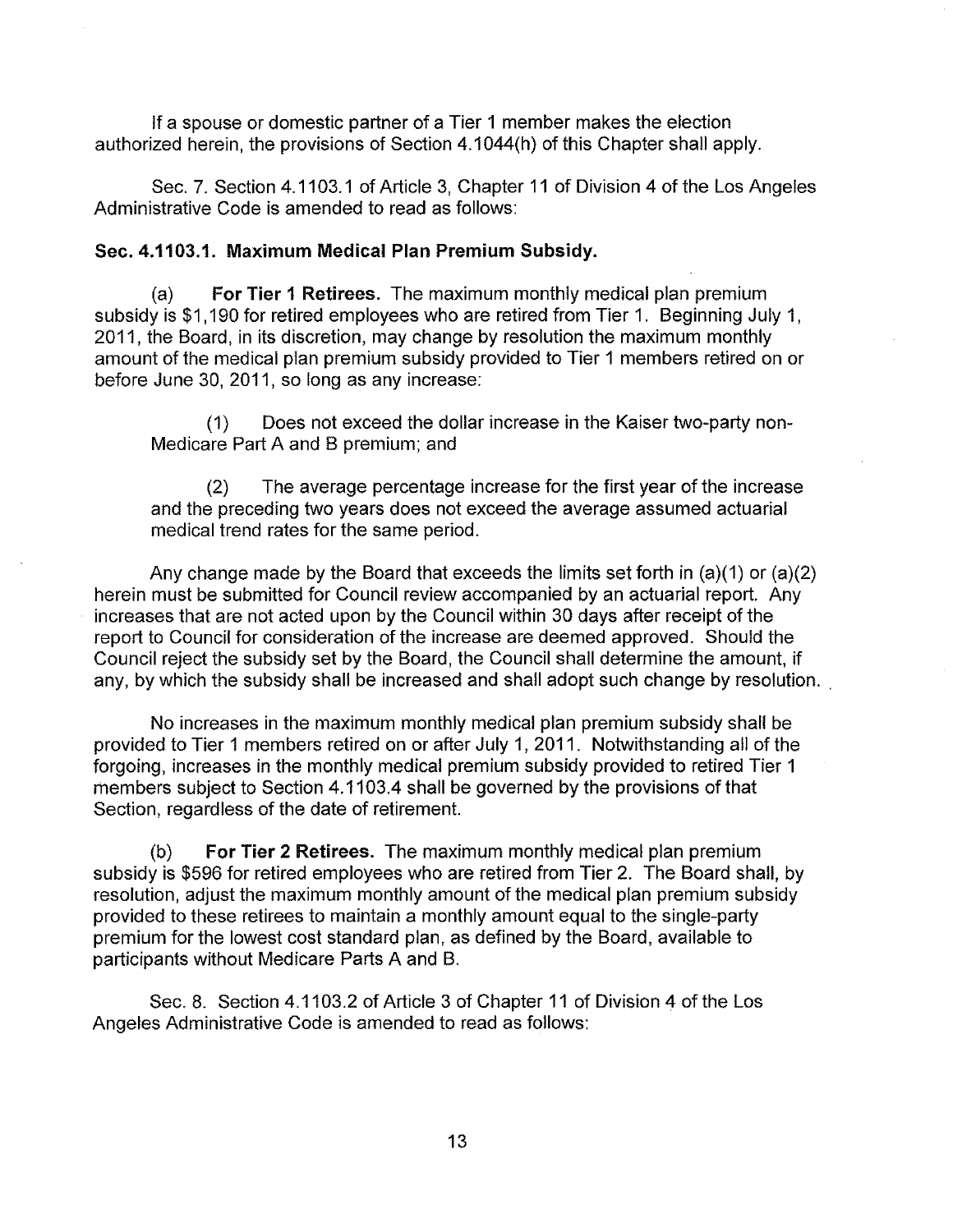## Sec. 4.11 03.2. Eligibility for a Retired Employee Medical Plan Premium Subsidy.

Upon written application by an eligible retired employee and verification that the applicant is and remains enrolled, to the extent of the retiree's entitlement, in Part 8 or Part A and Part 8 of Medicare, the following medical plan premium subsidy shall be paid:

(a) Those retired employees who are receiving a service retirement allowance or a disability retirement allowance, who do not qualify for benefits under Part A of Medicare, who have at least ten years of Health Service Credit and who are age fiftyfive years or older, shall have paid to their approved medical plan carrier on their behalf the following amount:

Basic Monthly Subsidy: For ten years of Health Service Credit, 40% of the maximum monthly medical plan premium subsidy amount established pursuant to the provisions of Section 4.1103.1 or Section 4.1103.4, as applicable.

Additional Monthly Subsidy. For more than ten years of Health Service Credit:

- For Tier 1 retirees, add 4% of the maximum monthly medical plan premium subsidy to the Basic Monthly Subsidy for each whole year of Health Service Credit in excess of ten years.

- For Tier 2 retirees, add 3% of the maximum monthly medical plan premium subsidy to the Basic Monthly Subsidy for each whole year of Health Service Credit in excess of ten years.

Maximum Monthly Subsidy. No retired employee shall have paid to his or her medical plan carrier an amount exceeding the maximum monthly amount established pursuant to Section 4.1103.1 or Section 4.1103.4, as applicable, or receive an amount in excess of the premium of the plan in which they are enrolled.

## Dependent Monthly Subsidy.

-For Tier 1 retirees, the monthly medical plan premium subsidy shall be applied first to the retiree's medical plan coverage with any balance applied toward the coverage of the retiree's dependent(s).

-For Tier 2 retirees, none of the subsidy may be applied toward coverage for dependents of Tier 2 retirees.

(b) For both Tier 1 and Tier 2 Retirees: Those retired employees with at least ten years of Health Service Credit who are receiving an allowance pursuant to Chapter 10 of the Los Angeles Administrative Code and who qualify for benefits under Part A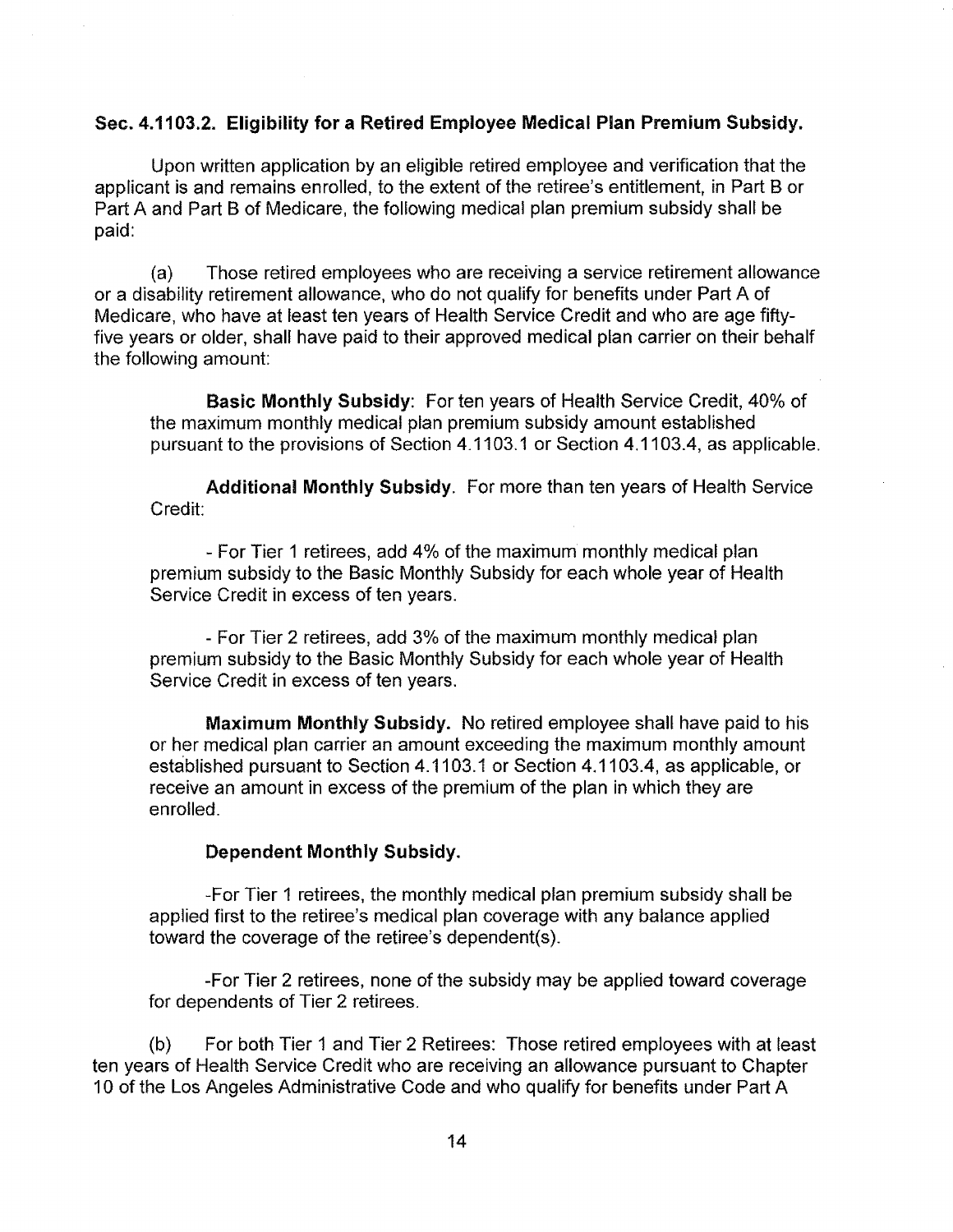and Part B of Medicare, shall have paid to the medical plan carrier providing them with a plan supplemental to Medicare coverage the following amount: For ten years but less than fifteen years of Health Service Credit, 75% of the single-party monthly premium of the approved medical plan supplemental to Medicare coverage in which the retired employee is enrolled. For fifteen years or more but less than twenty years of Health Service Credit, 90% of the single-party monthly premium of the approved medical plan supplemental to Medicare coverage in which the retired employee is enrolled. For twenty or more years of Health Service Credit, 100% of the single-party monthly premium of the approved medical plan supplemental to Medicare coverage in which the retired employee is enrolled.

For Tier 1 retirees, the amount of the medical plan premium subsidy which is applied toward the coverage of dependents of a retiree enrolled in both Part A and Part B of Medicare shall not exceed that amount which may be applied toward the coverage of the dependent(s) of a Tier 1 retiree not enrolled in both Medicare Part A and Part B of Medicare and covered by the same medical plan and with the same years of Health Service Credit.

For Tier 2 retirees, none of the subsidy may be applied toward coverage for dependents of Tier 2 retirees.

Effective July 1, 2011, no increases in the amounts paid to the medical plan carriers under this Subsection (b) shall be provided on behalf of Tier 1 members retired on or after July 1, 2011, or their dependents. Notwithstanding all of the foregoing, increases in the amounts paid to medical plan carriers provided on behalf of retired Tier 1 members subject to Section 4.1103.4 shall be governed by the provisions of this Subsection (b) regardless of the date of retirement.

(c) The Board may require retirees to enroll in and assign to LAGERS any coverage that is provided by Medicare in order to qualify to receive the subsidy provided in this Section.

(d) In no event shall the subsidy provided in this Section, when added to any other medical plan subsidy provided by the Department of Water and Power or the Fire and Police Pension Plan, exceed the maximum amount established in Section 4.1103.1 or in Section 4.1103.4, as applicable.

Sec 9. Subsection (a) of Section 4.1105.2 of Article 5 of Chapter 11 of Division 4 of the Los Angeles Administrative Code is amended to read as follows:

(a) Those retired employees who are receiving a service retirement allowance or a disability retirement allowance, and who have at least ten years of Health Service Credit as members of the Los Angeles City Employees' Retirement System and who are age fifty-five years or older, shall have paid to their approved dental plan carrier on their behalf the following amount: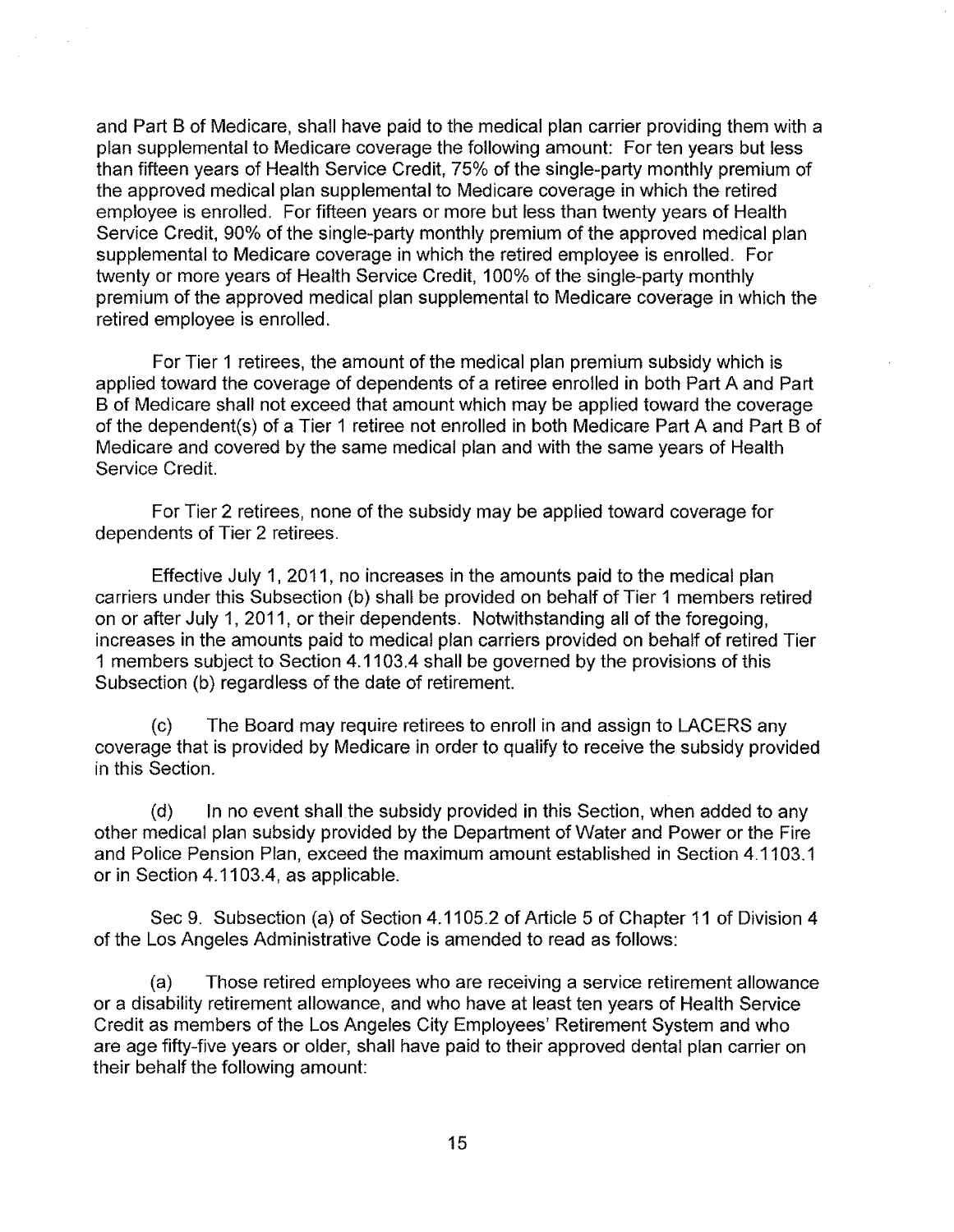Basic Monthly Subsidy: For ten years of Health Service Credit, 40% of the maximum monthly dental plan premium subsidy amount established pursuant to the provisions of Section 4.1105.1.

Additional Monthly Subsidy. For more than ten years of Health Service Credit:

- For Tier 1 retirees, add 4% of the maximum monthly dental plan premium subsidy to the Basic Monthly Subsidy for each whole year of Health Service Credit in excess of ten years.

- For Tier 2 retirees, add 3% of the maximum monthly dental plan premium subsidy to the Basic Monthly Subsidy for each whole year of Health Service Credit in excess of ten years.

Maximum Monthly Subsidy. No retired employee shall have paid to his or her dental plan carrier an amount exceeding the maximum monthly amount established pursuant to Section 4.1105.1 or receive an amount in excess of the premium of the plan in which they are enrolled.

Dependent Monthly Subsidy. There is no dental plan premium subsidy for dependents.

Sec. 10. Subsections (a), (b), and (c) of Section 4.1106 of Article 6 of Chapter 11 of Division 4 of the Los Angeles Administrative Code are amended to read as follows:

(a) Upon written application and verification, as required by the Board, those retired employees who are receiving an allowance pursuant to Chapter 10 of Division 4 of this Code and who have at least ten years of Health Service Credit, are age fifty-five years or older, and reside more than three months of the year:

(1) outside the state of California; or

(2) in the state of California, but not within a LAGERS administered HMO medical plan zip code service area,

and are enrolled in a federally qualified HMO or a state regulated health insurance plan, shall be eligible for the medical plan premium reimbursement, as follows:

## 1. NOT ENROLLED IN MEDICARE PART A AND PART B

A. Basic Monthly Reimbursement: For ten years of Health Service Credit, 40% of the maximum monthly medical plan premium reimbursement amount established pursuant to the provisions of Subsection (b) herein.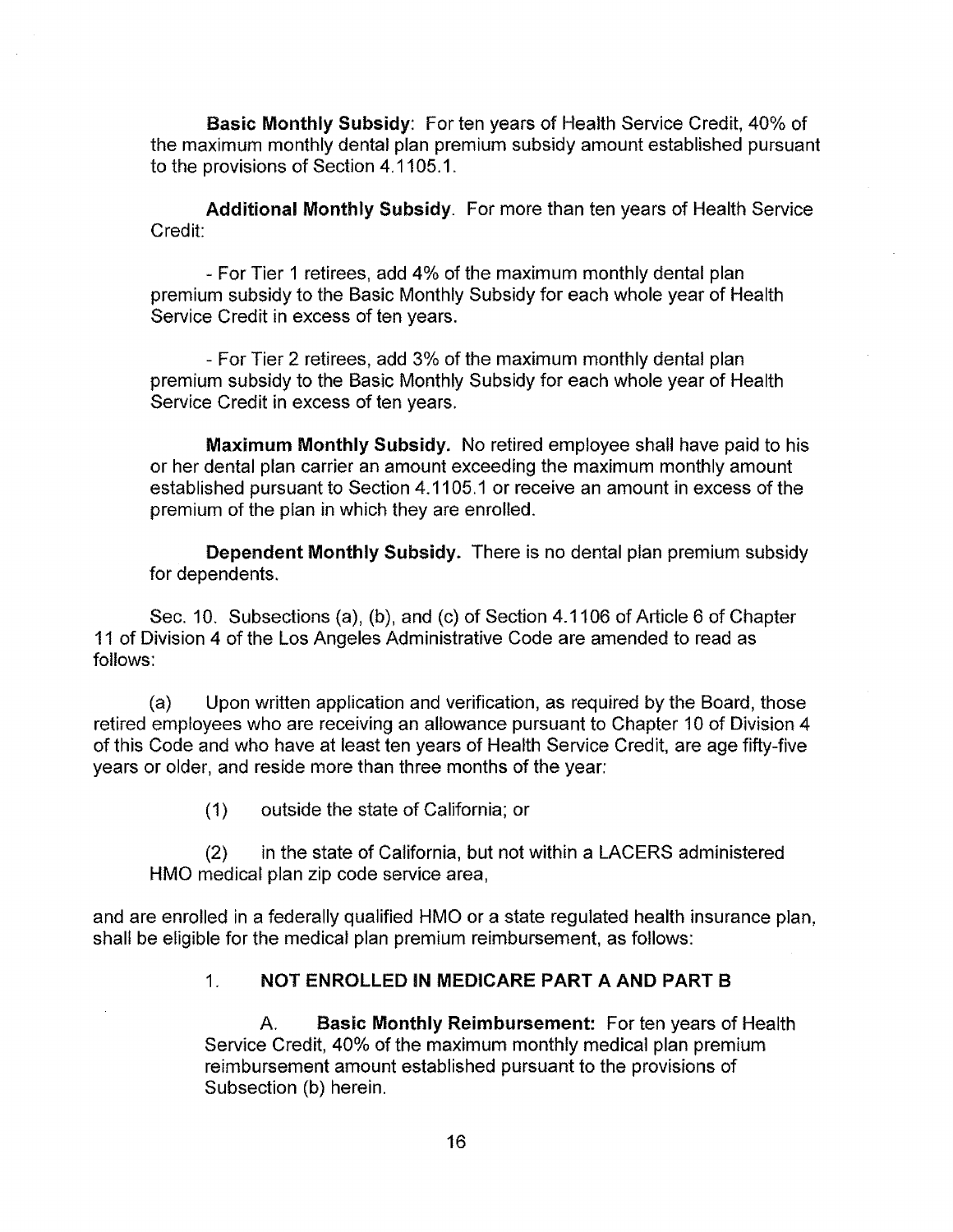B. Additional Monthly Reimbursement: For more than ten years of Health Service Credit:

-For Tier 1 retirees, add 4% of the maximum monthly medical plan premium reimbursement amount to the Basic Monthly Reimbursement for each whole year of Health Service Credit in excess of ten years.

- For Tier 2 retirees, add 3% of the maximum monthly medical plan premium reimbursement amount to the Basic Monthly Reimbursement for each whole year of Health Service Credit in excess of ten years.

Maximum Monthly Subsidy. The amount paid shall not exceed the maximum monthly medical plan premium reimbursement established pursuant to the provisions of Subsection (b) herein or the amount of the plan premium being reimbursed.

Dependent Reimbursement. For Tier 1 retirees, the monthly medical plan premium reimbursement shall be applied first to the retiree's medical plan coverage with any balance applied toward the coverage of the retiree's dependent(s) under the same medical plan. Premium reimbursement may not be applied toward coverage for dependents of Tier 2 retirees.

## 2. ENROLLED IN MEDICARE PART A AND PART B

For ten years or more, but less than 15 years of Health Service Credit, 75% of the monthly medical plan premium reimbursement amount established pursuant to the provisions of Subsection (c) herein. For 15 years or more but Jess than 20 years of Health Service Credit, 90% of the monthly medical plan premium reimbursement amount established pursuant to the provisions of Subsection (c) herein. For 20 or more years of Health Service Credit, 100% of the monthly medical plan premium reimbursement amount established pursuant to the provisions of Subsection (c) herein.

The Board shall establish the reimbursement policy for dependents of Tier 1 members, but there shall be no reimbursement for dependents of Tier 2 members.

(b) The Board shall set the maximum medical plan premium reimbursement for non-Medicare eligible retirees in the same manner as in Section 4.1103.1 or Section 4.11 03.4, as applicable, of this Chapter.

(c) Effective January 1, 2011, the maximum monthly medical plan premium reimbursement for retirees enrolled in Parts A and B of Medicare shall be \$480.41. The Board, in its discretion, may by resolution increase the monthly amount of medical plan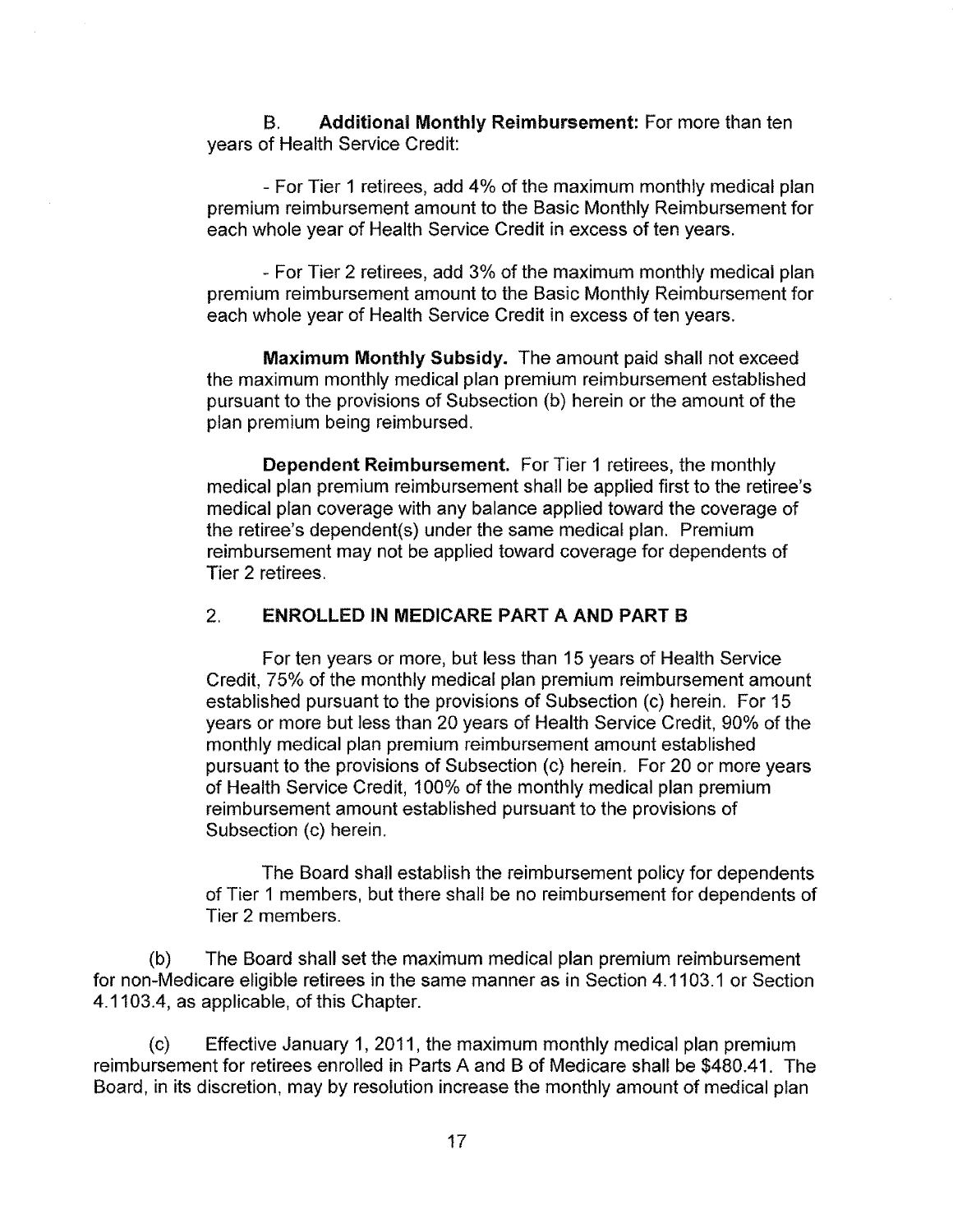premium reimbursement of retirees enrolled in Parts A and B of Medicare, provided that the amount of the maximum monthly medical plan premium reimbursement shall not exceed 100% of the single-party monthly premium of the highest cost approved medical plan supplemental to Medicare coverage provided by LAGERS.

Effective July 1, 2011, no increases in the maximum reimbursement amount paid to retired members of Tier 1 under this Subsection (c) shall be provided to members of Tier 1 who retired on or after July 1, 2011. Notwithstanding all of the foregoing, increases in the reimbursement amount provided to retired Tier 1 members subject to Section 4.1103.4 shall be governed by the provisions of this Subsection (c) regardless of the date of the member's retirement.

Sec. 11. Section 4.1107 of Article 7 of Chapter 11 of Division 4 of the Los Angeles Administrative Code is amended by adding an introductory paragraph before Subsection (a) to read as follows:

The survivor medical plan premium subsidy authorized in this Section shall only be provided to the survivors of Tier 1 members or retirees, on the terms set forth herein, and shall not be provided to the survivors of Tier 2 members or retirees.

Sec. 12. Pursuant to Charter Section 252(i), this ordinance shall take effect upon publication.